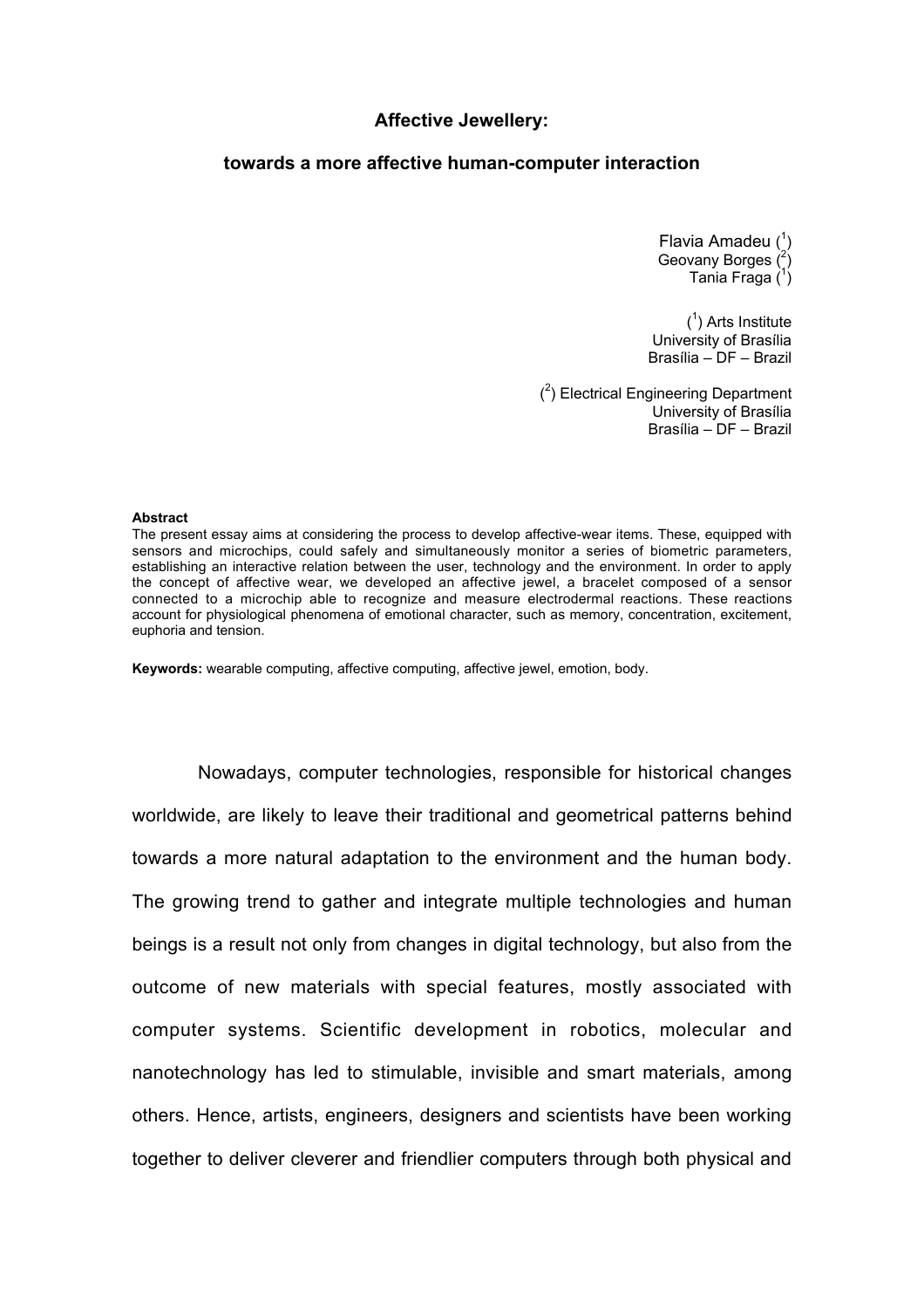digital interfaces (hardware and software) for a more natural interaction with the users.

Thus, Rosalind Picard (1998, 11), an MIT engineer, describes the affective computer science as any artificial system (either hardware or software) that deals with or deliberately exercises an influence upon human emotions even in a simple way. This is also meant to seek an interaction with aspects of the reason-emotion equation, in order to create artificial systems that provide an enhancement of affective qualities in computational relations between humans and machines.

Such a device, when added to the wear (clothes, accessories, jewellery), becomes likely to amplify its affective computational possibilities through a direct contact with the body. In this way, physical and/or physiological stimuli, corresponding to psychological aspects of the user and associated with computer technology, can make affective qualities emerge as a result from the identification of emotional responses and of unfolding changes in the relationship between the user and the system, the user and the environment, or the user and him/herself.

According to António Damásio (1996), neurologist, emotions cause physiological reactions in a continuous process of influence of mind over body. This experience refers to the essence of feelings, always related to pain or pleasure, satisfaction or dissatisfaction, happiness or sadness, contentment or the lack there of it as a set of psychological phenomena named *affectivity*. In contact with the human body, a site of multiple occurrences, these affective items are intended to become active and integral part of it.

Based on the results referred to, the present essay aims at considering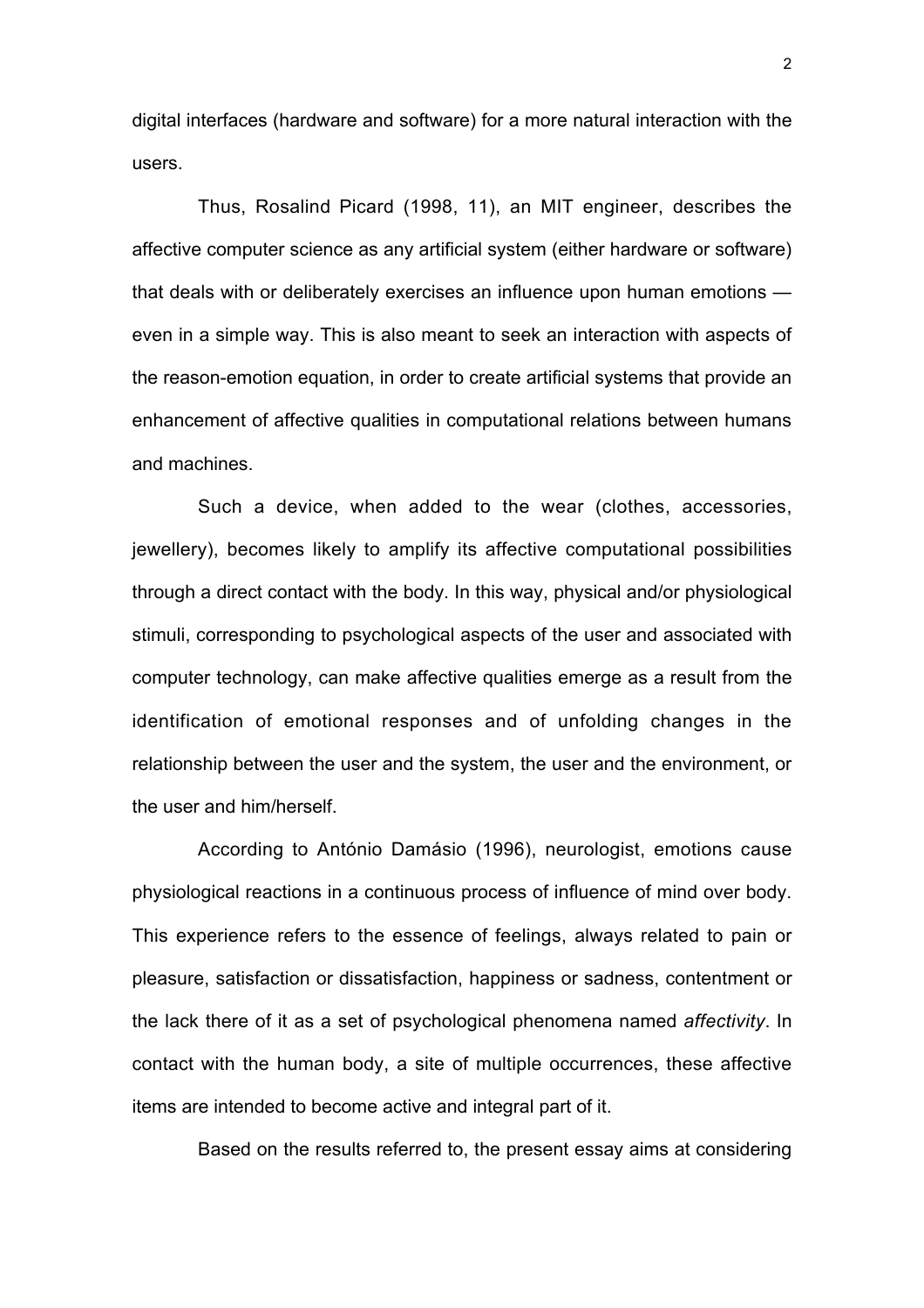the process to develop affective-wear items. These, equipped with sensors and microchips, could safely and simultaneously monitor a series of biometric parameters, establishing an interactive relation between the user, technology and the environment.

The interdisciplinary character of the affective jewel led to a partnership between the Art Institute of the University of Brasília, the UnB's Department of Electrical Engineering and the TECBOR Project (sustainable rubber production in the Amazon), run by Lateq/UnB<sup>1</sup> ( UnB's Laboratory for Chemistry Technology). Here, design is a vital aspect for concept development.

In this sense, the concept of a computational affective wear has been used to develop the affective jewel, a technology that can be worn and may also adorn and communicate with the body. However, its purpose was not to create devices sensitive to physiological signals, but rather pieces that make aesthetics and poetry emerge.

## **The sensitive bracelet: an affective jewel**

In order to apply the concept of affective wear, we developed an affective jewel, a bracelet composed of a sensor connected to microchip able to recognize and measure electrodermal reactions; in other words, the variations on the skin electrical conductivity. These reactions account for physiological phenomena of emotional character, such as concentration, excitement, euphoria and tension. The system consists of a digital galvanometer (GSR galvanic skin resistance), which is capable of reading sympathetic nervous states derived from internal or external stimuli.

The development of the jewel prototype was based on the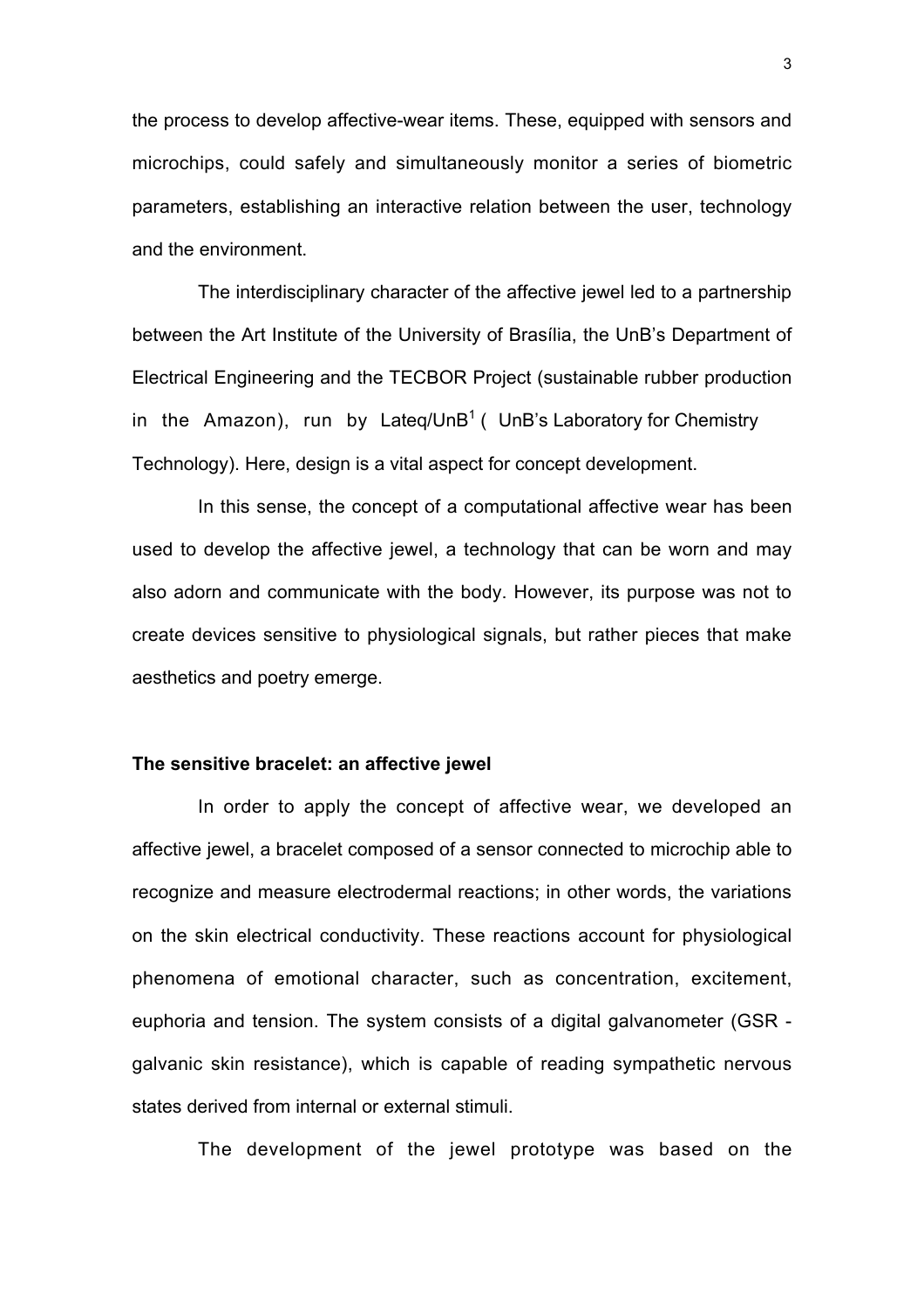*Galvactivator*, a sensitive glove created at the MIT's Media Lab and equipped with a galvanometer. The glove detects the user's skin electrical conductivity and sends it to a light-emitting diode (LED), which shines more or less intensely, according to the stimuli triggered by an emotional state. Picard and Scheirer (2001) found out that a psychological excitement is likely to cause an increase on the skin conductivity, which, in its turn, leads to the intensification of the LED light.



### **The affective jewel electronic system**

Picture 1. Diagram of the electronic system of the affective jewel.

The affective jewel electronic system is based on a microcontroller. Microcontrollers are programmable microprocessors designed for specific purposes. A small, energy-saving and very-low-cost microcontroller to this project was chosen. Nonetheless, it is fast enough to meet the needs of the computational system in the affective jewel. Its electronic system is also composed of a pair of contact electrodes, a signal-conditioning circuit, a tricolour LED<sup>2</sup>, a reset button and a 3.6-V-rechargeable battery, commonly used in mobile phones (Picture 1).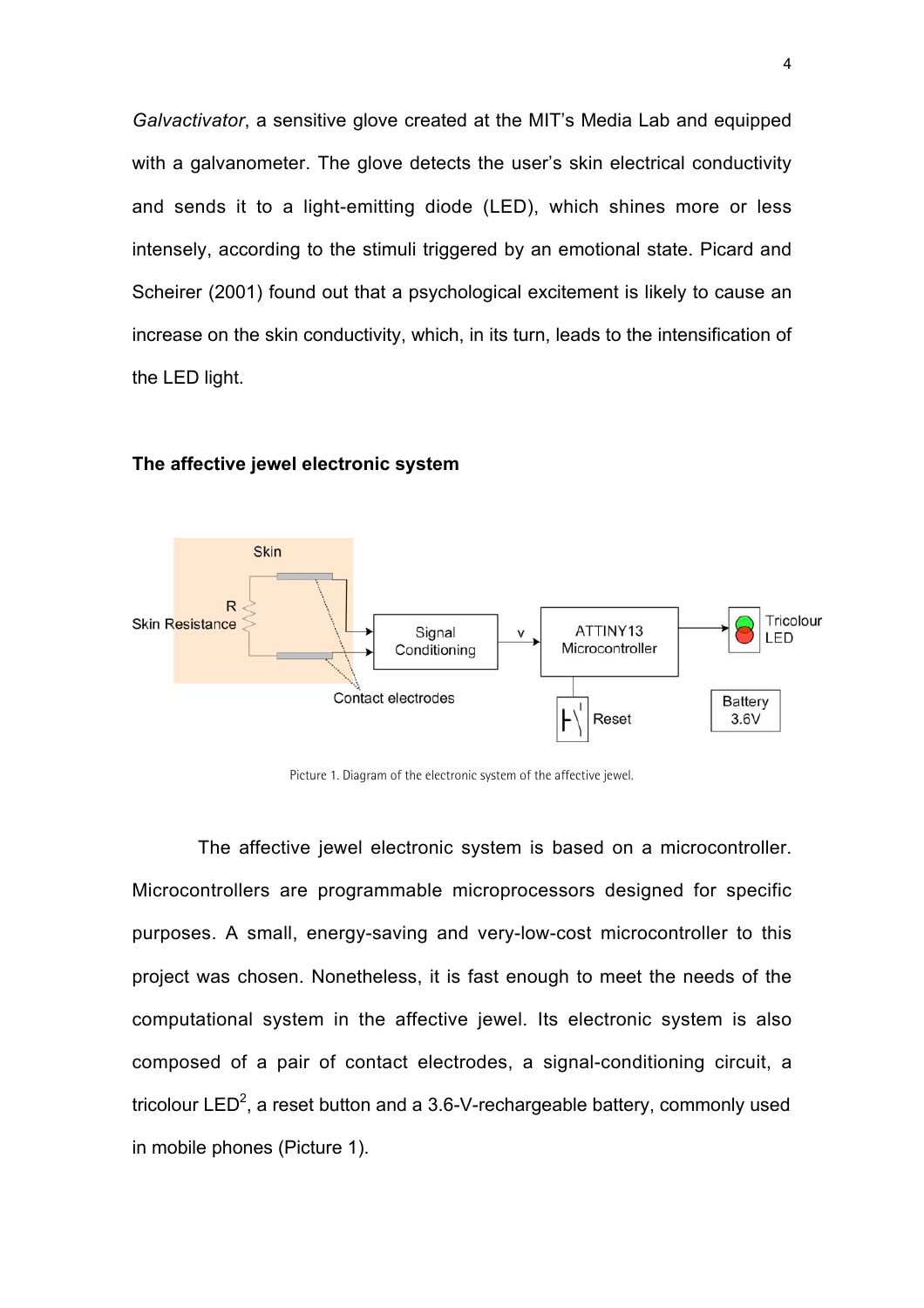The contact electrodes are primary devices used to measure the skin resistance. Indeed, they consist of two conductors to be attached to the skin in different points. It is recommended that the maximum distance between them be 5 cm. The direct contact with the skin causes the resistance between both pieces — which means: the resistance  $R$  of the skin — to alter the signal conditioning system. This variation is detected through the electric tension *v* measured by the microcontroller. The measured tension *v* and the skin resistance *R* relate to each other, as follows:

$$
v = \frac{2.7R}{2.8R + 2.7 \cdot 10^5} \cdot 3.6
$$

In the formula,  $R$  is measured in Ohms  $(\Omega)$  and  $v$ , in volts. As verified in previous experiments, *R* ranges from some dozens of thousands of Ohms until one million ohms. When no contact is established, *R* becomes unlimited and *v* intensity approaches 3.6V. If such occurs, the microcontroller can detect the anomaly and interpret it as electrodes being detached from the skin and turn off the LED. The detection process is very simple: if *v* is greater than the minimum detectable tension, it means *R* is very intense, due to both electrodes not being in touch with the skin. The picture 2 shows the tension curve *v* with respect to skin resistance *R*, as well as the non-contact minimum detectable tension. Therefore, the measurement of the skin resistance is represented by the tension *v*.

The microcontroller used is the model ATTINY13 made by Atmel Corporation. A reset button and a tricolour LED are attached to it and whose functionality is described in the following section.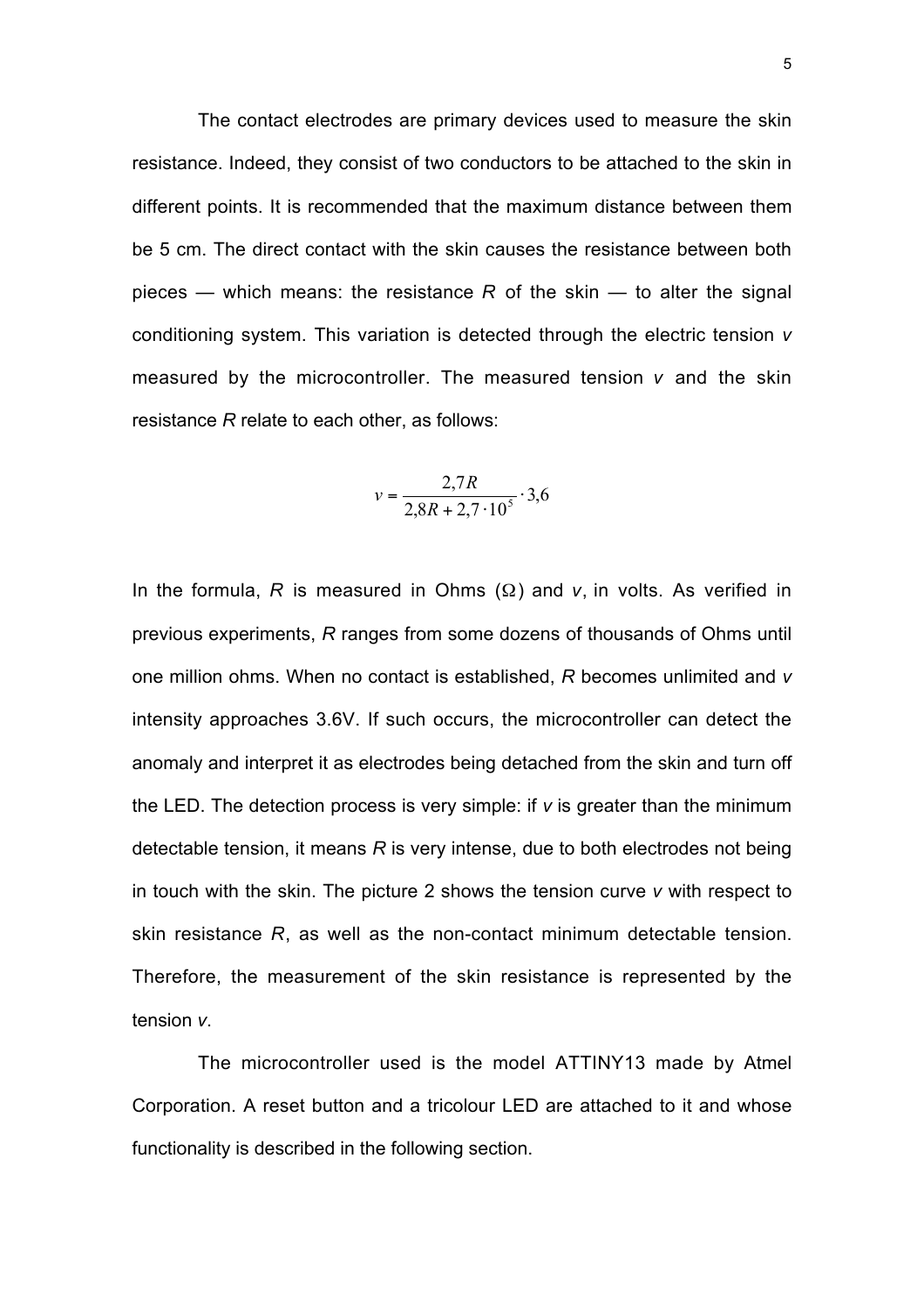

 Picture 2. Tension curve v with respect to skin resistance R (blue) and the non-cantact minimum detectable tension (red).

# **Circuit behaviour**

The program stored in the microcontroller determines the system features as follows :

**Adaptation:** since each person belongs to a particular skin resistance variation band, the system proposed is able to establish its limits by means of storing its minimum and maximum values  $-$  measured by the tension  $v - in$ the program memory. These data are referred to as *vmin* and *vmax*, respectively;

**Skin resistance indication:** as mentioned above, the variable *v* is related to skin resistance: the higher the skin resistance, the higher v will be. The system measures the tension *v* every 100 ms. This will determine the intensity of LED's red and green light emissions, as seen in the formula below:

> $_{\text{max}} - v_{\text{min}}$ min  $I_{VD} = \frac{v - v_{\text{min}}}{v_{\text{max}} - v_{\text{min}}},$  $I_{VM} = 1 - I_{VD}$ .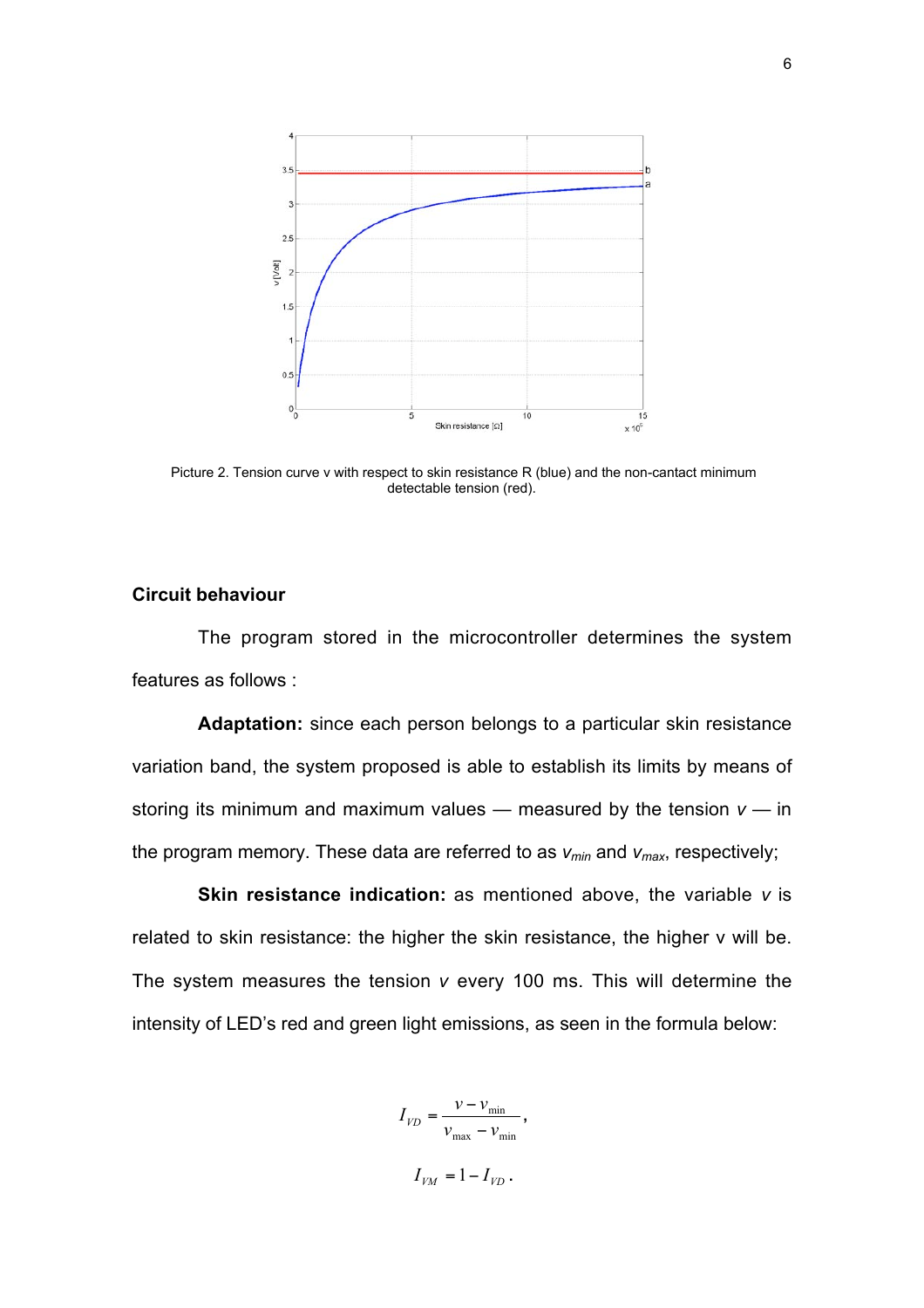According to these formulae, the higher the skin resistance is, the greater the green light emission  $I_{VD}$ . On the other hand, the stronger the emission of red light  $I_{VM}$ , the lower the resistance on the skin. For the LED is tricoloured, the intensities of green and red combine to form a third-colour tone. It should be observed that the values for the light intensity parameters range from 0 (no light emission) to 1 (a single-light emission);

**Reusability:** in the event that the affective jewel be used by another person, the *vmin* and *vmax* parameters should be adjusted to the new user. By pressing the reset button, the system detects the new *vmin* and *v max* and determines the respective *v*-band limits;

**Non-volatile memory:** when the system is turned off, due to battery removal or recharge, the user's data ( $v_{min}$  and  $v_{max}$ ) are kept in an internal nonvolatile memory. When the system is turned on, the stored parameters are recovered. In this sense, the equipment is able to perform a non-stop operation;

**Low energy consumption and use of rechargeable batteries:** the battery used is the same type of batteries loaded into mobile phones. It enables battery recharge through conventional chargers. Since the energy consumption by the system is considerably low, it is expected that the battery work non-stop for a week without being recharged. In addition, when the system detects that the bracelet was removed, it enters a highly efficient energy-saving mode and the LED does not light.

According to the description, whereas serenity and relaxation lead to a high skin resistance expressed in green light emissions, anxiety and euphoria are responsible for low resistance levels identified through red light emissions.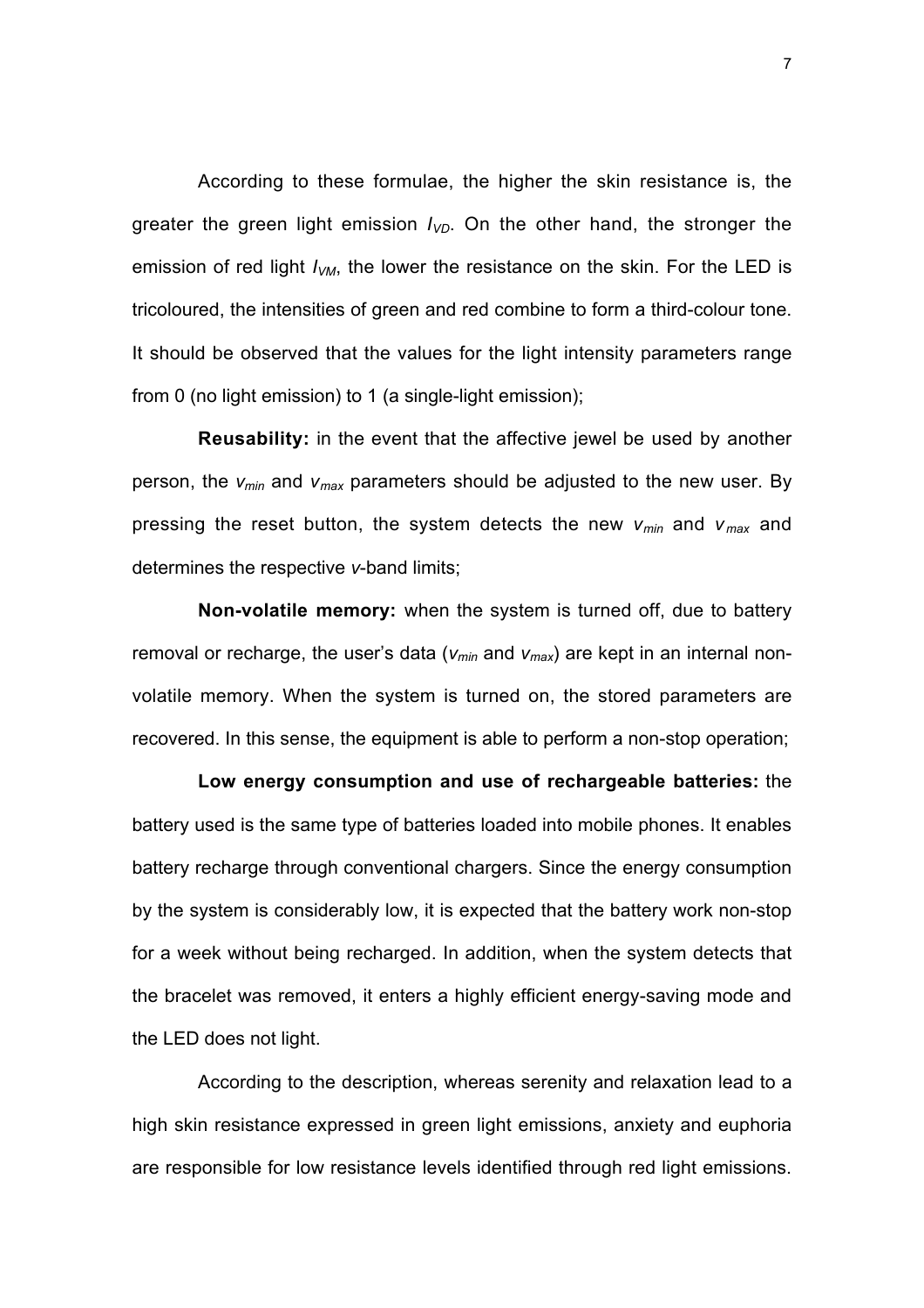In intermediate states, light emissions vary from yellow — when closer to green — to pink or orange — when closer to red. In addition, the microcontroller software adapts to the user, seeking to establish the skin resistance variation band. Data on the electric variation are stored every twenty minutes in a medium-term memory. It enables the affective jewel to be used by different people and match the parameters of the new user in less than 24h after being restarted.

# **Considerations**

The use of technology to wear, adorn and expand body possibilities becomes a matter of symbolic relevance for individual and social identity. In this sense, computational affective wear seem to indicate the future of fashion, showing the possibility of integration of special materials and computational systems into clever, sensitive objects and clothes. These, beside their aesthetic appeal as a feature of fashion products, will be able to accomplish different tasks, such as monitoring body functions and paving the way towards new means of communication. Unleashing new forms of expression and integration with the environment, the computational affective wear may lead us to other imaginable possibilities in which objects connected to human senses and feelings will establish affective relations with whom wears them.

This affective jewel, for instance, may turn into a very sensitive bracelet by simply reprogramming its microchip to recognise different variables, such as skin temperature and moisture level, identification of sounds in an environment and the interruption or continuity in the movement of body parts. There will naturally be a need for further implementation of devices — LEDs, sounds or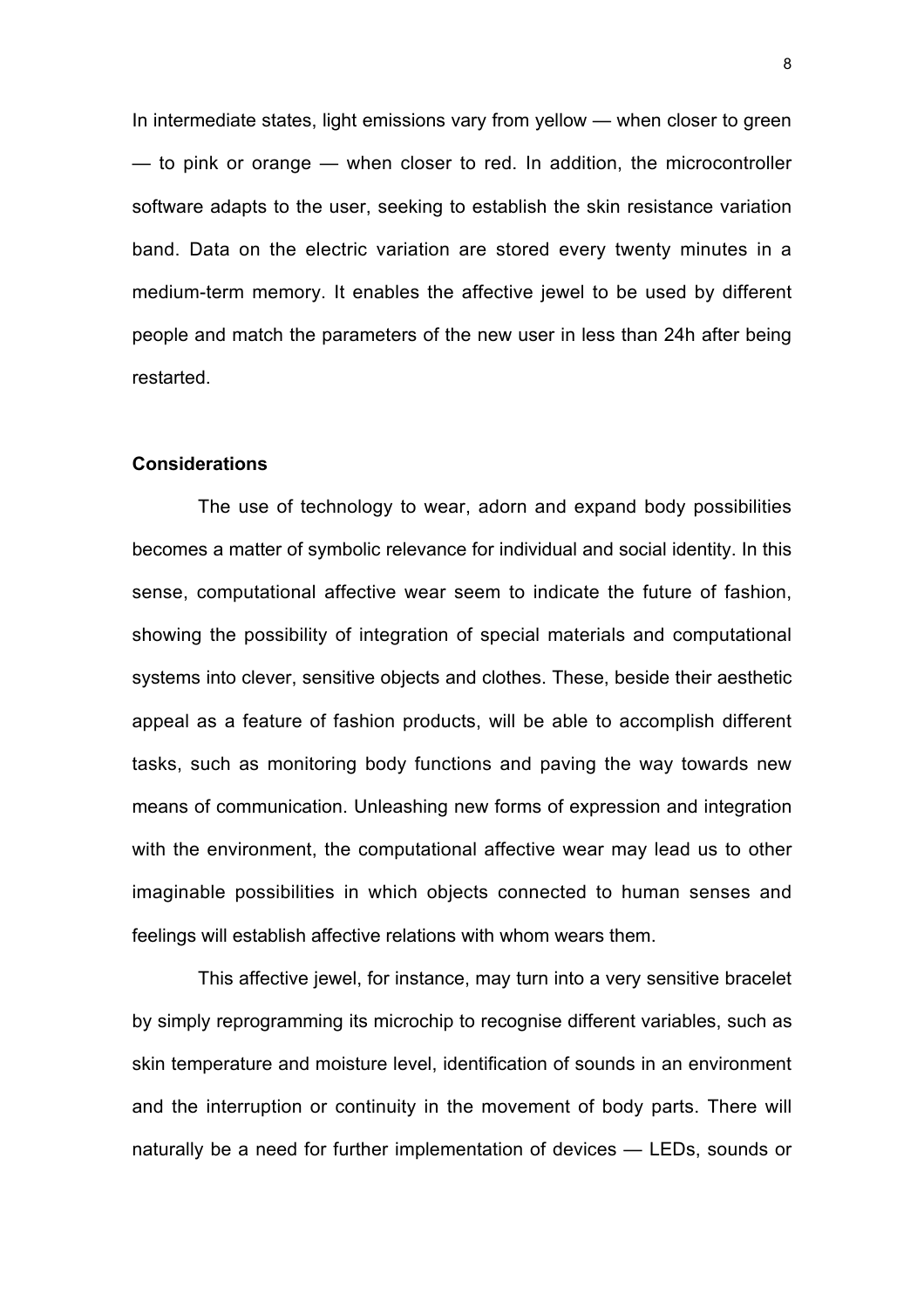internet-integrated systems — capable of interpreting such stimuli. In this context, affective jewellery could be useful in performances of dancers and artists, as a means to collect and translate the information from assorted variables.

Besides, the affective bracelet could help achieve self-knowledge by monitoring the user's reaction to different situations and his/her respective answers to them. Moreover, the data stored in the microchip could be passed on to a computer and translated into graphs for psychological analyses and studies.

Through a much closer interaction with the body, mind and the environment, an affective computer science will be able to enhance the psychological effects from the advent of technology, turning the role of clothes and wearing objects into an extension of the human body, seeking a balance between technological advancement and nature. Affective clothes and objects are, therefore, intended to receive, interpret and express events occurring in the human body, making visible what was once invisible, causing unconscious processes to emerge, providing the interactor with a greater knowledge of his own.

## **Short Bibliography:**

CITOWIC, Richard E. *The Man Who Tasted Shapes*: a bizarre medical mystery offers revolutionary insights into emotion, reasoning, and consciousness. New York: Putnam's Book, 1993.

DAMÁSIO, António R. *O Erro de Descartes:* emoção, razão e o cérebro humano. Translated by: Dora Vicente e Georgina Segurado. São Paulo: Companhia das Letras, 1996.

PICARD, Rosalind. *Affective Computing*. Massachusetts: MIT, 1998.

\_\_\_\_\_\_\_\_\_\_\_\_\_\_\_\_;SCHEIRER, Jocelyn. *The Galvactivator*: A Glove that Senses and Communicates Skin Conductivity. Presented at the 9th International Conference on Human-Computer Interaction, New Orleans, Aug., 2001. TR 542. Available at: http://affect.media.mit.edu/publications.php. Accessed on: 08/09/2004.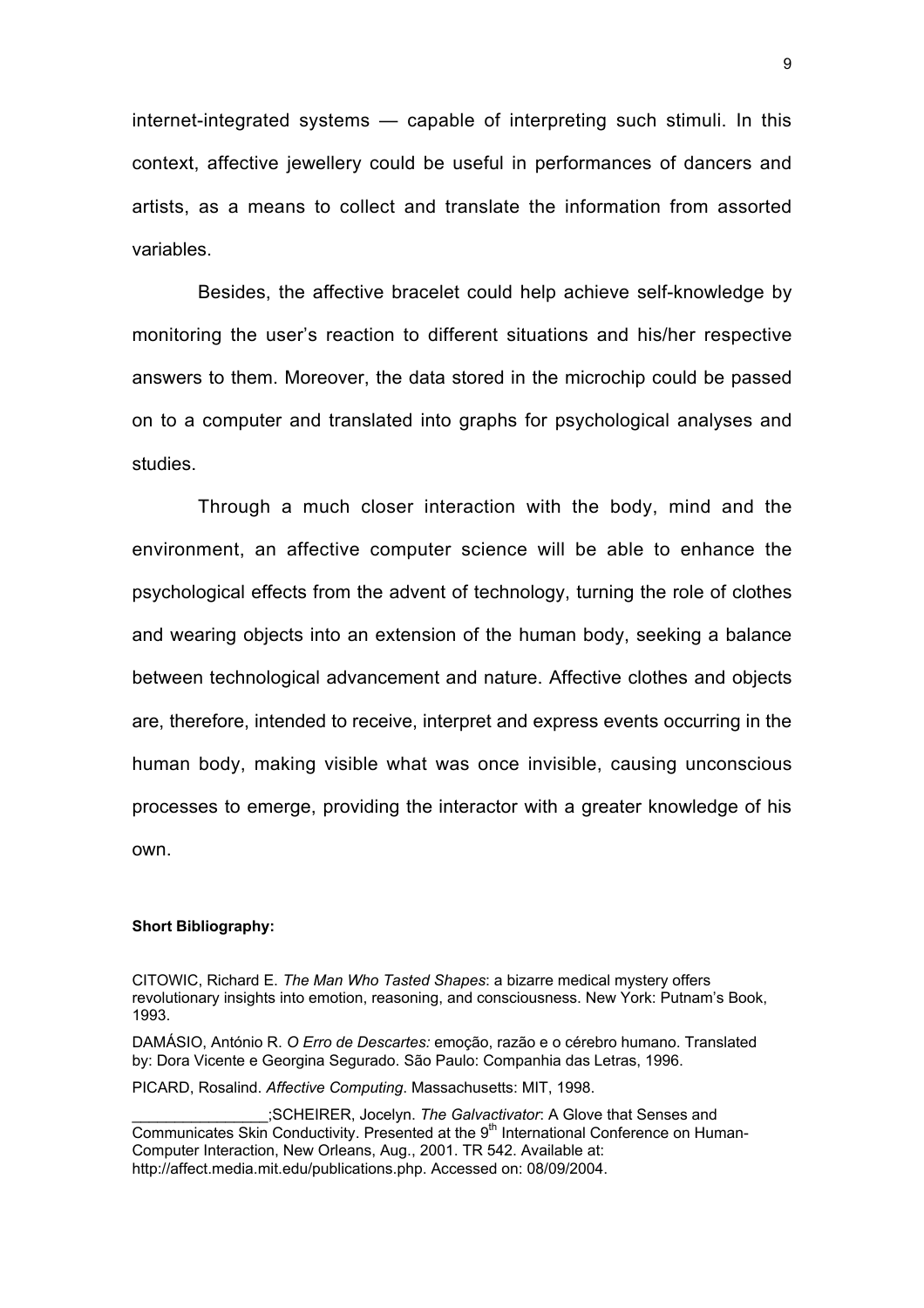Lateq/Tecbor: www.lateq.unb.br. Accessed on: 04/30/2005.

#### **Short Biographical Profile**

**Flavia Amadeu** is a Brazilian Designer. She holds a degree in Industrial Design from the University of Brasília, Brazil, and is currently a MA candidate in Art and Technology at the same institution, researching wearable and affective computing devices. Her empirical and theoretical perspective encompasses the interdisciplinary zone involving the art-science-technology trinity, with Professor Dr. Tania Fraga as tutor and Professor Dr. Geovany A. Borges as collaborator. In addition, she holds a teaching position in the Fashion Design course of the Euroamericana University of Brasília.

Universidade de Brasília - UnB Instituto de Artes - IdA Program of Graduate Studies in Art E-mail: flaviaamadeu@yahoo.com.br Phone: 55 61 32440652 Mobile: 55 61 84537490 Mailing adress:  $HIGS$  708 – K – 29 70351-761 Brasília – DF **BRAZIL** 

**Dr. Geovany A. Borges** received both B.Sc. and M.Sc. degrees in electrical engineering with the Electrical Engineering Department from Federal University of Paraiba, Campina Grande, Brazil, in 1996 and 1998, respectively. In 2002, he concluded his doctoral studies within the Robotics Department of the Laboratoire d'Informatique, de Robotique et de Microélectronique de Montpellier, France. In 2003, he received the 2001-2002 Club EEA prize for the best French thesis in automatic control. Currently, he is professor at Electrical Engineering Department of University of Brasília, Brazil. His research interests include robotics, computer vision, control systems, and stochastic signal processing.

Universidade de Brasília - UnB Faculdade de Tecnologia - FT Departamento de Engenharia Elétrica - ENE 70910-900 - Caixa Postal 04591 Brasilia, DF - Brasil Tel. (office): (+55) 61 307 2308 - code 222 Tel. (lab): (+55) 61 307 2309 - code 227